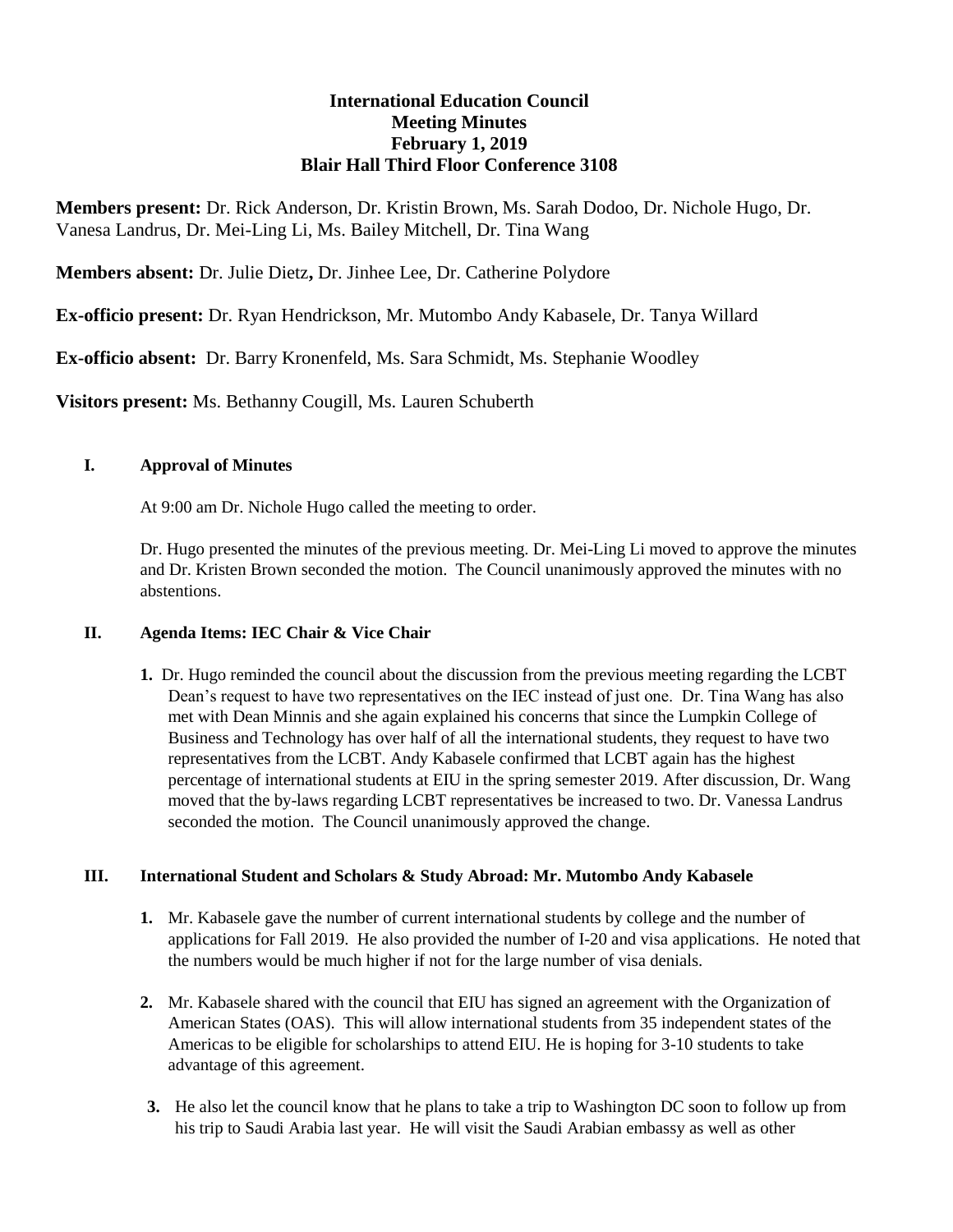embassies while there.

He will also be visiting community colleges in Illinois, Wisconsin, and Indiana this year to recruit international students who might be interested in attending EIU.

- **4.** Mr. Kabasele presented the number of students who have applied for upcoming study abroad programs. The deadline is February 1<sup>st</sup>. He also gave the total numbers by each program. Dean Hendrickson thanked the Study Abroad office for their work. He was glad to see the large number of students interested and that most of the programs will be able to go forward since they meet their minimum numbers.
- **5.** Mr. Kabasele updated the council on various recent student activities. OISS and AIS held their first bus trip to Champaign for students to purchase international foods. The feedback was very good from the students. OISS will also be offering students tax guidance now that it's tax season. He continues to train the office staff on immigration and admission questions. He will also continue to hold CPT and OPT workshops for students.
- **6.** He provided details on the various scholarship opportunities for students interested in studying abroad. Specifically Dean Shelton from the College of Liberal Arts and Sciences is providing support for students within her college. These and other funding opportunities will help increase the number of students who are able to study abroad.

Dr. Hugo welcomed Baily Mitchell to the meeting. She will be the student representative from Study Abroad for this semester.

Mr. Kabasele also mentioned that Emily Tooy is holding pre-departure presentations for all students prior to their time abroad. Dr. Landrus complimented the Study Abroad office on the online application process, and feels it is more user friendly.

**7.** AIS Update: Ms. Sarah Dodoo thanked Mr. Kabesele and the OISS staff for the enthusiasm they have brought to the office.

Ms. Dodoo gave the council a review of the activities AIS had participated in recently. The first bus trip to Champaign to three international stores was successful. She hopes to advertise more in the future so more students will be aware of it. They will hold a workshop with Career Services on February 20<sup>th</sup>. Also the Chinese New Year festival is coming up and she will send an invitation to the council members soon. There is still a need for people to participate in the family and friends program. If anyone is interested they can contact Bethanny. The AIS had a meeting with Dan Crews regarding participating in Celebration in April. Finally she asked if anyone was interested in hosting international students for a Super Bowl party to contact her.

**8.** TLC Update: Ms. Schuberth let the council know that sixteen students started this Spring. Also this year, they are doing themed sessions. With this year's theme being government. They have included field trips to various places including the courthouse and Springfield and also community volunteering as part of the curriculum. TLC is also working with Mr. Kabasele to set up a summer camp for students from Saudi Arabia. With this camp, she will need help from various departments to provide tours and give information to interested students. She is also interviewing EIU students to start an internship at TLC, so she's looking forward to having another EIU intern.